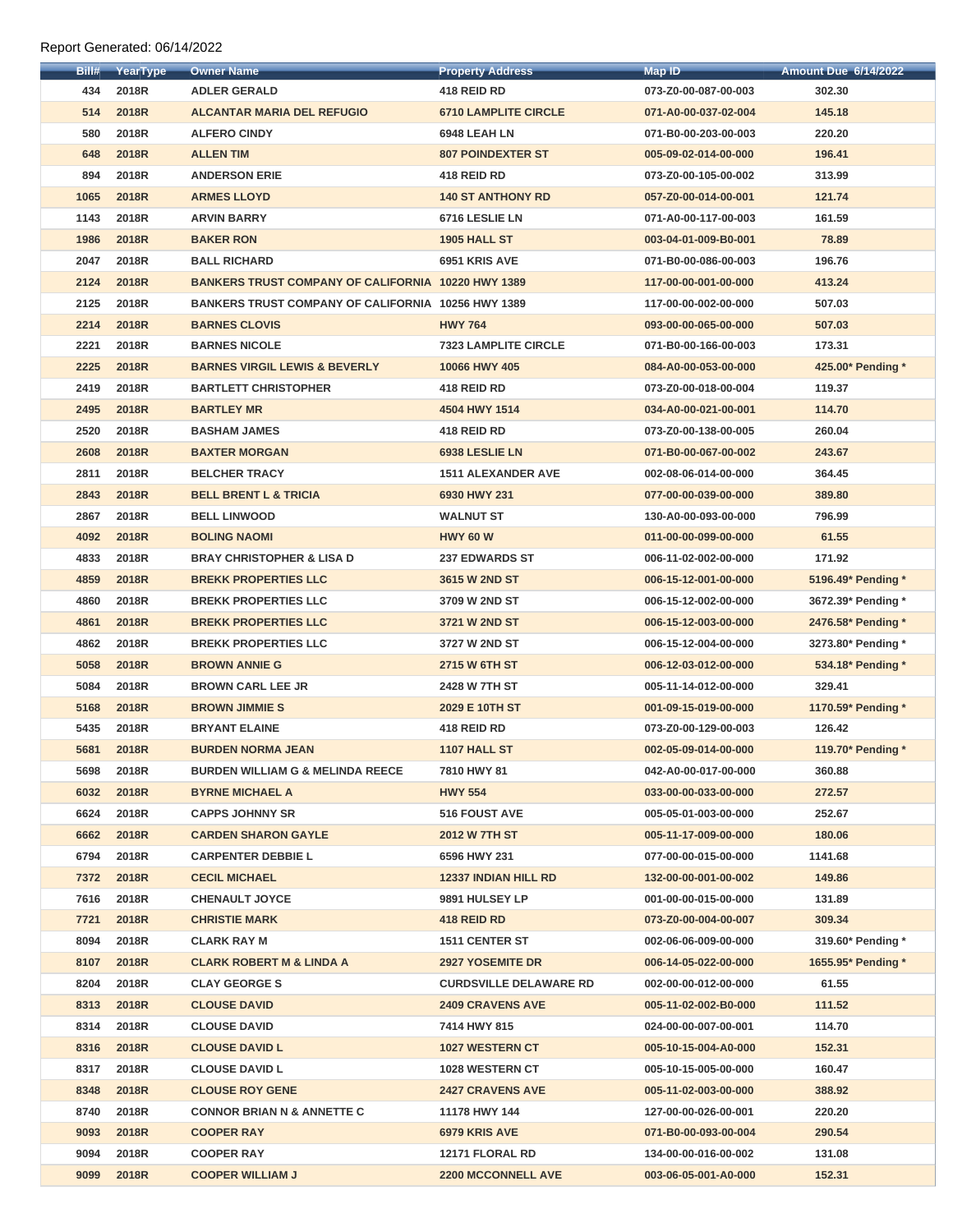| Bill# | YearType     | <b>Owner Name</b>                             | <b>Property Address</b>                             | <b>Map ID</b>        | <b>Amount Due 6/14/2022</b> |
|-------|--------------|-----------------------------------------------|-----------------------------------------------------|----------------------|-----------------------------|
| 9828  | 2018R        | <b>CROWE KENNETH &amp; SHEILA</b>             | <b>524 ELM ST</b>                                   | 005-04-05-005-00-000 | 78.89                       |
| 9917  | 2018R        | <b>CRUMP JAMES</b>                            | <b>719 GRAVES ST</b>                                | 005-11-16-008-00-000 | 78.89                       |
| 10037 | 2018R        | <b>CURDSVILLE PROPERTIES LLC</b>              | <b>6859 POND RIVER RD</b>                           | 006-00-00-023-01-000 | 806.40                      |
| 10234 | 2018R        | <b>DAMRON ANDREA</b>                          | 9407 HWY 662                                        | 097-C0-00-011-02-002 | 161.59                      |
| 10676 | 2018R        | DAWSON VIOLET N & JOHNNY DAWSON JR            | <b>7431 GRIFFITH STATION RD</b>                     | 019-A0-00-014-00-000 | 213.91                      |
| 11247 | 2018R        | <b>DISHON RALPH C</b>                         | 418 REID RD                                         | 073-Z0-00-039-00-002 | 288.20                      |
| 11845 | 2018R        | <b>DURBIN SHERRY M</b>                        | 113 RIVER RD                                        | 006-08-05-011-00-000 | 242.08                      |
| 11921 | 2018R        | <b>EAGAN MICHAEL J JR</b>                     | <b>4040 PARK DR</b>                                 | 041-Z0-00-001-00-002 | 138.12                      |
| 12499 | 2018R        | <b>ELMER STACY MCINTIRE</b>                   | 1915 E 17TH ST                                      | 002-08-05-002-00-000 | 379.14                      |
| 12654 | <b>2018R</b> | <b>ENGLE NELSON</b>                           | 1107 OGLESBY ST                                     | 002-05-07-014-B0-000 | 165.36* Pending *           |
| 12655 | 2018R        | <b>ENGLE NELSON</b>                           | 1105 OGLESBY ST                                     | 002-05-07-014-C0-000 | 165.36* Pending *           |
| 12657 | <b>2018R</b> | <b>ENGLE NELSON E</b>                         | <b>2417 W 9TH ST</b>                                | 005-10-01-003-00-000 | 353.82* Pending *           |
| 12658 | 2018R        | <b>ENGLE NELSON E</b>                         | 706 OMEGA ST                                        | 005-11-13-001-00-000 | 261.66* Pending *           |
| 12659 | 2018R        | <b>ENGLE NELSON E</b>                         | <b>2500 W 7TH ST</b>                                | 005-11-13-001-A0-000 | 254.35* Pending *           |
| 12660 | 2018R        | <b>ENGLE NELSON E</b>                         | 2301 W 8TH ST                                       | 005-11-15-002-00-000 | 258.41* Pending *           |
| 12661 | <b>2018R</b> | <b>ENGLE NELSON E</b>                         | 815 STONE ST                                        | 001-08-06-013-00-000 | 384.05* Pending *           |
| 12677 | 2018R        | <b>ENGLISH HAROLD D</b>                       | <b>1224 SWEENEY ST</b>                              | 002-04-10-008-00-000 | 87.07                       |
| 12710 | 2018R        | <b>EPLEY JORDAN</b>                           | 418 REID RD                                         | 073-Z0-00-086-00-006 | 119.37                      |
| 12843 | 2018R        | <b>ETHRIDGE BRENDA</b>                        | 6858 LESLIE LN                                      | 071-A0-00-147-00-002 | 313.99                      |
| 13072 | 2018R        | <b>EYLICIO JESSICA</b>                        | 418 REID RD                                         | 073-Z0-00-079-00-005 | 161.59                      |
| 13153 | 2018R        | <b>FALIN JOHN KEVIN</b>                       | 418 REID RD                                         | 073-Z0-00-035-00-002 | 175.66                      |
| 13378 | 2018R        | <b>FERGUSON RAY ANTHONY</b>                   | 6883 HWY 2830                                       | 071-00-00-018-00-002 | 220.20                      |
| 14759 | 2018R        | <b>GARCIA FRANCISCO</b>                       | <b>6733 LAMPLITE CIRCLE</b>                         | 071-A0-00-007-00-006 | 149.86                      |
| 14770 | 2018R        | <b>GARCIA VERELO</b>                          | <b>4040 PARK DR</b>                                 | 041-Z0-00-003-00-006 | 131.08                      |
| 14818 | 2018R        | <b>GARRETT KEVIN &amp; KARRON</b>             | 2049 YELVINGTON KNOTTSVILLE RD 108-00-00-071-00-000 |                      | 583.66* Pending *           |
| 15065 | 2018R        | <b>GIBSON WILLIAM K &amp; KENDALL L MOORE</b> | 418 REID RD                                         | 073-Z0-00-081-00-002 | 196.76                      |
| 15247 | 2018R        | <b>GIRTEN TERRIL</b>                          | 2417 W 2ND ST                                       | 006-10-06-028-00-000 | 313.97                      |
| 15309 | <b>2018R</b> | <b>GLASSCOCK RICHARD</b>                      | <b>10909 RED HILL MAXWELL RD</b>                    | 079-00-00-042-00-000 | 565.67* Pending *           |
| 15310 | 2018R        | <b>GLASSCOCK RICHARD</b>                      | <b>10863 RED HILL MAXWELL RD</b>                    | 079-00-00-043-00-000 | 911.91* Pending *           |
| 15446 | <b>2018R</b> | <b>GOATEE RICK</b>                            | <b>6770 LAMPLITE CIRCLE</b>                         | 071-A0-00-052-00-001 | 196.76                      |
| 15642 | 2018R        | <b>GOMEZ EVANDE</b>                           | <b>4040 PARK DR</b>                                 | 041-Z0-00-004-00-004 | 173.31                      |
| 15729 | 2018R        | <b>GOODMAN LOLA B</b>                         | <b>1505 ALEXANDER AVE</b>                           | 002-08-06-001-00-000 | 119.70* Pending *           |
| 15730 | 2018R        | <b>GOODMAN LOLA B</b>                         | <b>1507 ALEXANDER AVE</b>                           | 002-08-06-016-00-000 | 127.82* Pending *           |
| 16263 | 2018R        | <b>GREEN WILLIE JR &amp; PATSY</b>            | <b>603 POPLAR ST</b>                                | 005-04-05-028-00-000 | 103.37                      |
| 16776 | 2018R        | <b>HAGAN JOSEPH G &amp; SHEILA K</b>          | <b>156 HUMMINGBIRD LP E</b>                         | 006-15-08-003-00-000 | 1332.37* Pending *          |
| 16914 | 2018R        | <b>HAIMES BARRY C &amp;</b>                   | <b>10926 GORE RD</b>                                | 059-00-00-133-00-000 | 923.15                      |
| 17064 | 2018R        | <b>HALL JASON &amp; RACHELLE WEDDING</b>      | 418 REID RD                                         | 073-Z0-00-135-00-005 | 173.31                      |
| 17075 | 2018R        | <b>HALL KENDRA</b>                            | 418 REID RD                                         | 073-Z0-00-011-00-006 | 121.74                      |
| 17146 | 2018R        | <b>HALL TAMIKA</b>                            | <b>6730 LAMPLITE CIRCLE</b>                         | 071-A0-00-042-00-005 | 149.86                      |
| 17197 | 2018R        | <b>HAMILTON ANGELA</b>                        | 6556 HWY 231                                        | 077-Z0-00-034-00-003 | 126.42                      |
| 17320 | 2018R        | <b>HAMILTON JOSEPH HENRY</b>                  | <b>PLEASANT RIDGE LN</b>                            | 093-00-00-053-00-000 | 389.80                      |
| 17444 | <b>2018R</b> | <b>HANCOCK AARON</b>                          | <b>6944 LAMPLITE CIRCLE</b>                         | 071-B0-00-033-00-001 | 337.44                      |
| 17639 | 2018R        | <b>HARDIN TIMOTHY W &amp; EVON M</b>          | 313 LITTELL ST                                      | 006-06-07-010-00-000 | 193.92* Pending *           |
| 17909 | 2018R        | <b>HARRISON BILLY D &amp;</b>                 | 1709 E 20TH ST                                      | 003-04-07-009-00-000 | 310.61                      |
| 18053 | 2018R        | <b>HATFIELD ERIC NATHANIEL</b>                | 7426 SHORT ST                                       | 019-A0-00-014-A0-000 | 405.46                      |
| 18198 | <b>2018R</b> | <b>HAWS GLEN LEE JR</b>                       | <b>1661 GLENDALE AVE</b>                            | 002-10-05-009-00-000 | 282.87                      |
| 18750 | 2018R        | <b>HEAD PATSY G</b>                           | <b>3507 BAYBROOK ST</b>                             | 006-13-10-005-00-000 | 305.41                      |
| 18937 | 2018R        | <b>HENDERSON ELIZABETH RITA</b>               | <b>608 POINDEXTER ST</b>                            | 005-11-07-004-00-000 | 319.60                      |
| 19133 | 2018R        | <b>HERLEIN TIMOTHY</b>                        | <b>4040 PARK DR</b>                                 | 041-Z0-00-006-00-004 | 384.33                      |
| 19900 | 2018R        | <b>HOLCOMB HAROLD</b>                         | 5788 HWY 2830                                       | 072-00-00-026-00-001 | 149.86                      |
| 19901 | 2018R        | <b>HOLCOMB JEFF</b>                           | 418 REID RD                                         | 073-Z0-00-032-00-002 | 119.37                      |
| 20183 | 2018R        | <b>ANDERSON JAY</b>                           | <b>OIL PROPERTY</b>                                 | <b>OIL PROPERTY</b>  | 341.29                      |
| 20623 | 2018R        | <b>HOWARD RICKY</b>                           | 10921 HWY 144                                       | 127-00-00-023-00-001 | 255.41                      |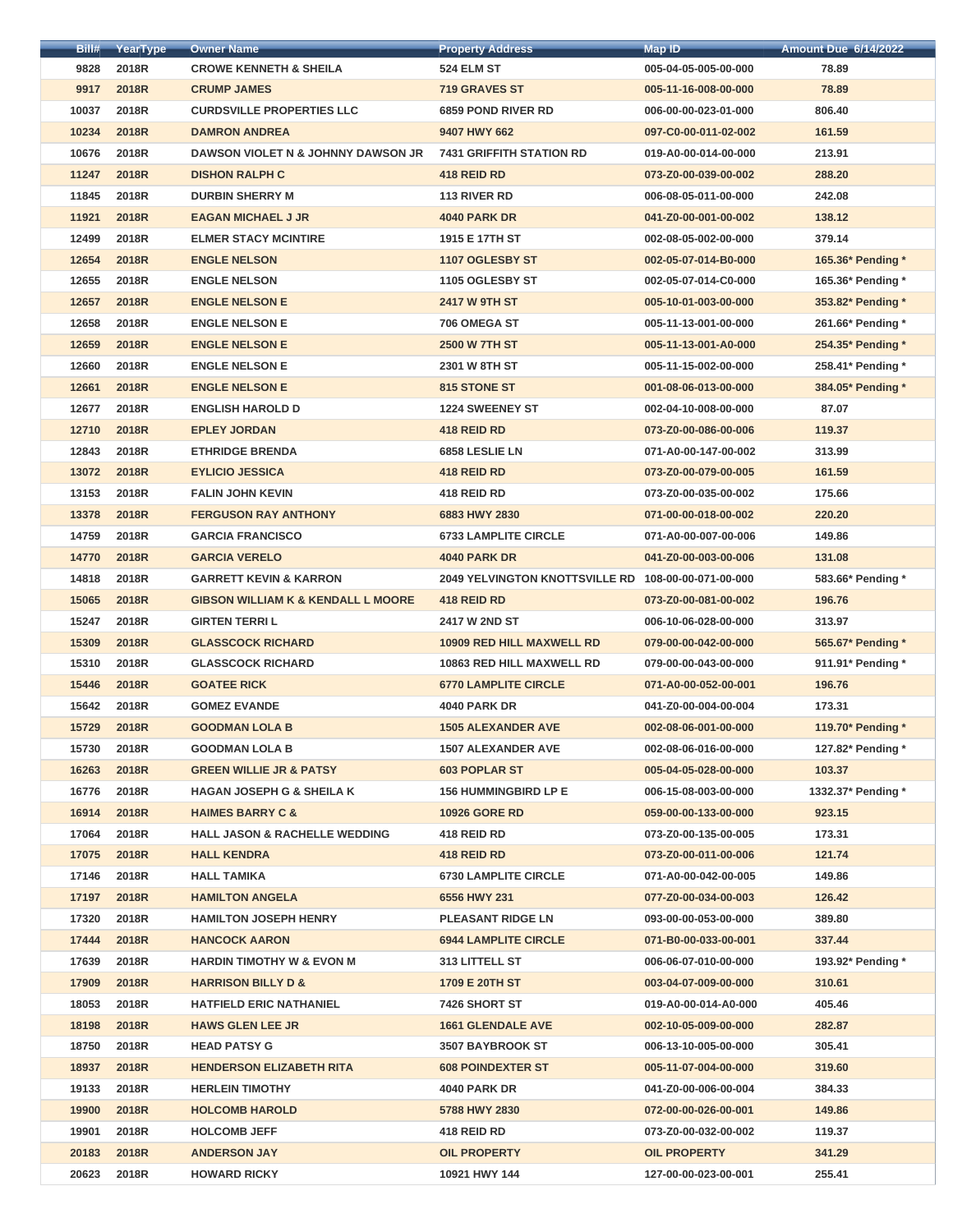| Bill# | YearType     | <b>Owner Name</b>                       | <b>Property Address</b>          | <b>Map ID</b>        | <b>Amount Due 6/14/2022</b> |
|-------|--------------|-----------------------------------------|----------------------------------|----------------------|-----------------------------|
| 20949 | <b>2018R</b> | <b>HUMPHREY ELBERT &amp; NANCY</b>      | 1625 HALL ST                     | 002-07-06-017-00-000 | 161.29* Pending *           |
| 20950 | 2018R        | <b>HUMPHREY ELBERT W &amp; NANCY</b>    | 1629 HALL ST                     | 002-07-06-016-00-000 | 70.73                       |
| 21136 | <b>2018R</b> | <b>HUSKISSON RAYMOND L</b>              | <b>7335 LAMPLITE CIRCLE</b>      | 071-B0-00-163-00-003 | 431.22                      |
| 21967 | 2018R        | <b>JACKSON LAURA J</b>                  | <b>5840 MILLERS MILL RD</b>      | 076-00-00-113-00-002 | 478.11                      |
| 22350 | <b>2018R</b> | <b>JARNAGIN BILL</b>                    | <b>2625 LANCASTER AVE</b>        | 005-10-15-004-B0-000 | 107.47* Pending *           |
| 22950 | 2018R        | <b>JOHNSON URIAH</b>                    | <b>6828 THOMA DR</b>             | 071-Z0-00-028-00-003 | 290.54                      |
| 23737 | <b>2018R</b> | <b>KELLER KATHY ANN</b>                 | <b>732 JACKSON ST</b>            | 001-07-13-013-00-000 | 282.07                      |
| 23818 | 2018R        | <b>KELLY WILLIAM</b>                    | <b>4960 POPLAR LOG BRIDGE RD</b> | 104-00-00-031-00-001 | 234.27                      |
| 23965 | <b>2018R</b> | <b>KESSENGER SAMANTHA &amp; RICHARD</b> | 10931 HWY 1389                   | 117-00-00-028-00-002 | 105.33                      |
| 24056 | 2018R        | <b>KIMBLEY TONY</b>                     | 6961 JAMIE LN                    | 071-B0-00-134-00-005 | 149.86                      |
| 24840 | <b>2018R</b> | <b>KUYKENDALL RONALD D</b>              | 1626 J R MILLER BLVD             | 002-02-02-011-00-000 | 119.70                      |
| 25226 | 2018R        | <b>LANHAM CALEB</b>                     | <b>6828 LAMPLITE CIRCLE</b>      | 071-A0-00-062-00-006 | 121.74                      |
| 25227 | <b>2018R</b> | <b>LANHAM CAMI</b>                      | <b>7351 LAMPLITE CIRCLE</b>      | 071-B0-00-120-00-004 | 114.70                      |
| 25925 | 2018R        | <b>LEWIS KAREN</b>                      | <b>6835 LAMPLITE CIRCLE</b>      | 071-A0-00-026-00-002 | 114.70                      |
| 26084 | 2018R        | <b>LINDSEY HERMAN E</b>                 | 904 ELSMERE ST                   | 002-05-06-002-00-000 | 160.47                      |
| 26092 | 2018R        | <b>LINDSEY KARL</b>                     | <b>1907 ALEXANDER AVE</b>        | 003-05-07-016-00-000 | 193.10* Pending *           |
| 26127 | <b>2018R</b> | <b>LING ROBERT LEO</b>                  | 2034 W 10TH ST                   | 005-10-10-009-00-000 | 78.89                       |
| 26352 | 2018R        | <b>LORD TRACY</b>                       | 418 REID RD                      | 073-Z0-00-116-00-002 | 353.84                      |
| 28262 | <b>2018R</b> | <b>MCCORMICK MICHAEL</b>                | 6556 HWY 231                     | 077-Z0-00-025-00-002 | 231.91                      |
| 28707 | 2018R        | <b>MCKNIGHT ROBERT R</b>                | 218 LEGION BLVD W                | 003-10-04-039-00-000 | 731.63* Pending *           |
| 28938 | <b>2018R</b> | <b>MEISSNER WILLIAM</b>                 | <b>1706 ALEXANDER AVE</b>        | 002-08-09-002-00-000 | 291.04                      |
| 29010 | 2018R        | <b>MERCER CASEY W</b>                   | 6303 HWY 762                     | 090-00-00-109-00-000 | 155.33                      |
| 29118 | 2018R        | <b>MESERVE CRYSTAL</b>                  | 418 REID RD                      | 073-Z0-00-050-00-002 | 110.00                      |
| 29160 | 2018R        | <b>MEZA FRANCISCO JR</b>                | 418 REID RD                      | 073-Z0-00-115-00-004 | 264.76                      |
| 29270 | 2018R        | <b>MILES JAMIE</b>                      | 418 REID RD                      | 073-Z0-00-117-00-002 | 194.42                      |
| 29338 | 2018R        | <b>MILLAY GREGORY ALLEN</b>             | 1590 FOGLE RD                    | 012-00-00-016-00-000 | 630.55                      |
| 29869 | 2018R        | <b>MITCHELL BRUCE &amp; GINA</b>        | 6556 HWY 231                     | 077-Z0-00-006-00-001 | 128.73                      |
| 29948 | 2018R        | <b>MITCHELL VERNON</b>                  | 6723 LESLIE LN                   | 071-A0-00-109-00-003 | 201.43                      |
| 30241 | 2018R        | <b>MORALES EUFEMIA</b>                  | 418 REID RD                      | 073-Z0-00-121-00-004 | 196.76                      |
| 30243 | 2018R        | <b>MORALES PATRICK</b>                  | 6556 HWY 231                     | 077-Z0-00-018-00-004 | 140.46                      |
| 30244 | 2018R        | <b>MORALES WILFREDO</b>                 | 418 REID RD                      | 073-Z0-00-110-00-003 | 321.04                      |
| 30306 | 2018R        | <b>MORLES GEMIMA</b>                    | <b>4040 PARK DR</b>              | 041-Z0-00-024-00-005 | 126.42                      |
| 30408 | 2018R        | <b>MORRIS KRISINDA</b>                  | 418 REID RD                      | 073-Z0-00-006-00-005 | 114.70                      |
| 30564 | 2018R        | <b>MOSS LANA M</b>                      | <b>3801 BOULDER LN</b>           | 075-L0-00-002-00-000 | 4380.59* Pending *          |
| 30981 | 2018R        | <b>MYERS KURT</b>                       | 7184 HWY 762                     | 103-00-00-006-00-003 | 996.30                      |
| 31073 | 2018R        | <b>NAPIER CYNTHIA</b>                   | <b>6746 LAMPLITE CIRCLE</b>      | 071-A0-00-046-00-003 | 149.86                      |
| 31463 | <b>2018R</b> | <b>NICOLAS WILLIAM C &amp; ANGELA D</b> | <b>7416 FRENCH ISLAND RD</b>     | 019-A0-00-007-00-000 | 325.71                      |
| 32753 | 2018R        | <b>PALMER RONALD &amp; STACEY</b>       | <b>1627 PAYNE AVE</b>            | 001-09-02-014-00-000 | 442.77                      |
| 33572 | 2018R        | <b>PAYNE RANDY &amp; MELINDA</b>        | <b>10651 KELLY CEMETERY RD</b>   | 096-00-00-081-02-001 | 152.22                      |
| 33631 | 2018R        | <b>PAYNE STEVE R &amp; KAREN</b>        | 8122 HWY 231                     | 092-00-00-002-00-000 | 389.80                      |
| 34444 | 2018R        | <b>PORTER AMANDA GIBSON</b>             | <b>725 HATHAWAY ST</b>           | 001-07-11-009-00-000 | 103.37* Pending *           |
| 34895 | 2018R        | <b>PROCTOR BEVERLY SAGO</b>             | <b>6936 LAMPLITE CIRCLE</b>      | 071-B0-00-035-00-002 | 290.54                      |
| 35068 | 2018R        | <b>PYTLIK RICHARD</b>                   | 910 MCGILL ST                    | 005-09-04-003-00-000 | 307.35* Pending *           |
| 35523 | 2018R        | <b>RAMIAREZ GENER</b>                   | <b>140 ST ANTHONY RD</b>         | 057-Z0-00-008-00-002 | 173.31                      |
| 35740 | 2018R        | <b>RECOMMENDED MANAGEMENT LLC</b>       | <b>6340 WATERFIELD DR</b>        | 086-A0-00-001-00-000 | 319.46                      |
| 35741 | <b>2018R</b> | <b>RECOMMENDED MANAGEMENT LLC</b>       | <b>6330 WATERFIELD DR</b>        | 086-A0-00-001-C0-000 | 319.46                      |
| 36304 | <b>2018R</b> | <b>RICHARDS CATALINA</b>                | <b>RED HILL MAXWELL RD</b>       | 092-00-00-006-00-000 | 155.33                      |
| 36377 | 2018R        | <b>RICHMOND E W</b>                     | <b>WRIGHTS LANDING RD</b>        | 086-A0-00-004-A0-000 | 507.03* Pending *           |
| 36453 | <b>2018R</b> | <b>RILEY BRAD</b>                       | <b>731 HARMONS FERRY RD W</b>    | 059-00-00-067-00-002 | 489.87                      |
| 37003 | 2018R        | <b>ROBERTS THOMAS R &amp; BONNIE</b>    | 8770 HWY 54                      | 113-00-00-104-01-000 | 839.25                      |
| 37250 | 2018R        | <b>ROGERS CAROLYN</b>                   | 6830 LESLIE LN                   | 071-A0-00-140-00-004 | 243.67                      |
| 37370 | 2018R        | <b>ROSS HARLAN</b>                      | 418 REID RD                      | 073-Z0-00-108-00-002 | 309.34                      |
| 37535 | <b>2018R</b> | <b>RUDISELL BRIAN</b>                   | 7848 HWY 2830                    | 085-00-00-009-00-003 | 689.17                      |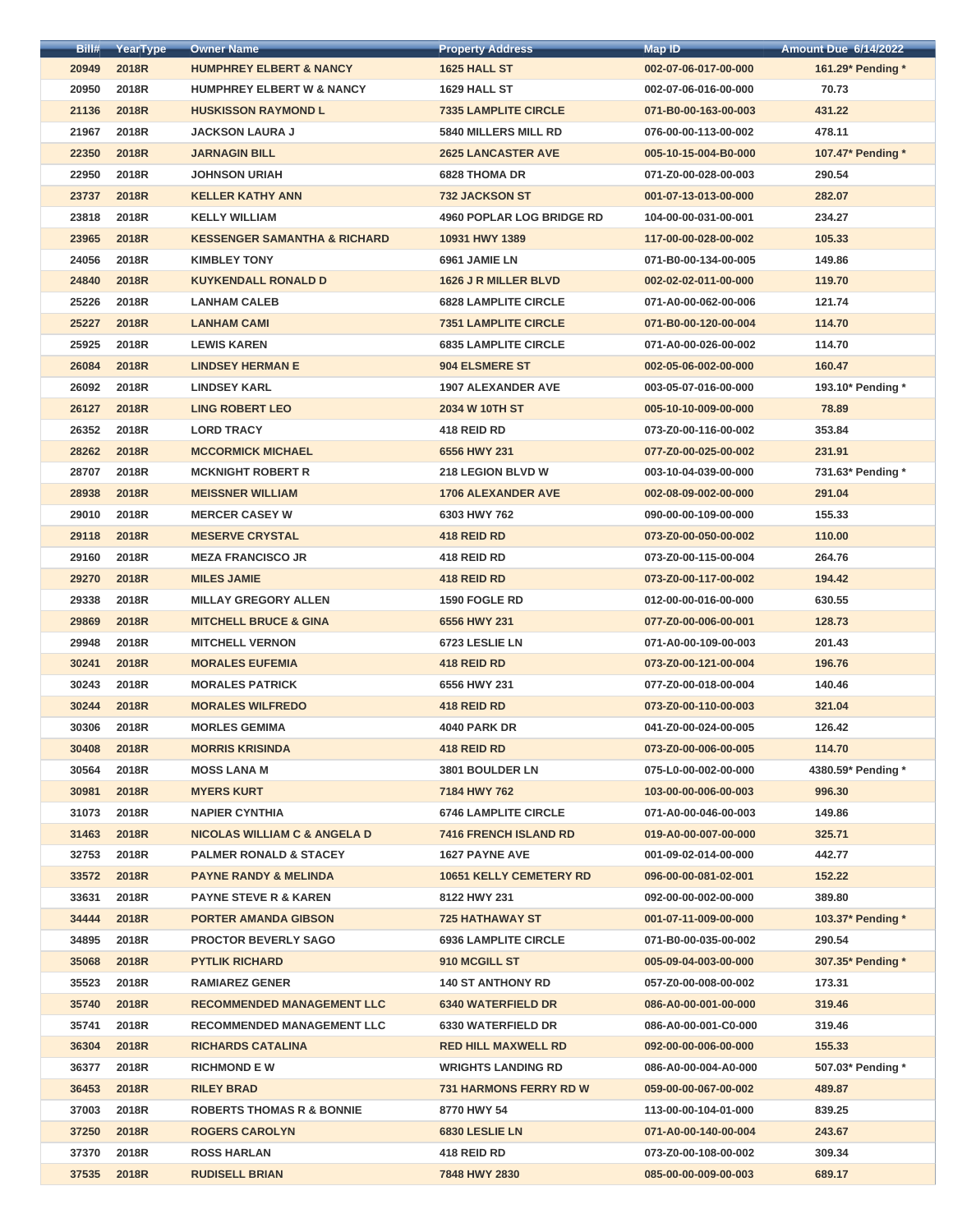| Bill#       | YearType              | <b>Owner Name</b>                                                      | <b>Property Address</b>     | <b>Map ID</b>        | <b>Amount Due 6/14/2022</b> |
|-------------|-----------------------|------------------------------------------------------------------------|-----------------------------|----------------------|-----------------------------|
| 37851       | 2018R                 | <b>SALAZAR HOMERO</b>                                                  | 418 REID RD                 | 073-Z0-00-122-00-004 | 243.67                      |
| 37900       | 2018R                 | <b>SAMPSON ERNIE</b>                                                   | <b>1111 W 9TH ST</b>        | 005-04-12-005-00-000 | 323.69                      |
| 37901       | 2018R                 | <b>SAMPSON ERNIE</b>                                                   | <b>53 GILMOUR CT</b>        | 006-08-02-030-00-000 | 326.13                      |
| 37903       | 2018R                 | <b>SAMPSON ERNIE</b>                                                   | <b>1734 MCCULLOCH AVE</b>   | 001-09-11-018-00-000 | 412.58                      |
| 37910       | 2018R                 | <b>SAMPSON ROY COAL CO INC</b>                                         | 811 PLUM ST                 | 005-04-12-008-00-000 | 236.37                      |
| 38049       | 2018R                 | <b>SANTOS ANGELA</b>                                                   | <b>6804 LAMPLITE CIRCLE</b> | 071-A0-00-056-00-005 | 126.42                      |
| 38051       | 2018R                 | <b>SANTOS JESENNIA</b>                                                 | 418 REID RD                 | 073-Z0-00-114-00-002 | 464.07                      |
| 38174       | 2018R                 | <b>SCHARTUNG BRANDON</b>                                               | 6845 HWY 2830               | 071-Z0-00-012-00-002 | 161.59                      |
| 38511       | 2018R                 | <b>SEATON TINA</b>                                                     | 418 REID RD                 | 073-Z0-00-059-00-003 | 140.46                      |
| 38632       | 2018R                 | <b>SHADRICK ERNEST &amp; MAGGIE</b>                                    | <b>2027 HUGHES AVE</b>      | 001-09-12-001-00-000 | 272.57* Pending *           |
| 38903       | 2018R                 | <b>SHIREL KENNEY</b>                                                   | 6924 LEAH LN                | 071-B0-00-209-00-002 | 290.54                      |
| 39008       | 2018R                 | <b>SHOWN EVELYN</b>                                                    | <b>630 CEDAR ST</b>         | 005-01-01-015-00-000 | 293.50                      |
| 39264       | 2018R                 | <b>SIMPSON ROXIE</b>                                                   | 418 REID RD                 | 073-Z0-00-112-00-003 | 170.98                      |
| 39351       | 2018R                 | <b>SINNETT JAMES &amp; JANICE</b>                                      | 7034 HWY 815                | 015-A0-00-038-00-000 | 302.30                      |
| 39352       | 2018R                 | <b>SINNETT JAMES JANICE &amp; EMMA</b>                                 | <b>HWY 815</b>              | 015-A0-00-039-00-000 | 225.67                      |
| 39355       | 2018R                 | <b>SINNETT MARY ELIZABETH</b>                                          | <b>1000 JACKSON ST</b>      | 002-05-04-010-00-000 | 74.83                       |
| 39432       | 2018R                 | <b>SLACK JESSE</b>                                                     | 418 REID RD                 | 073-Z0-00-025-00-001 | 278.80                      |
| 39739       | 2018R                 | <b>SMITH MARY</b>                                                      | 6878 LESLIE LN              | 071-A0-00-152-00-002 | 220.20                      |
| 39801       | 2018R                 | <b>SMITH RETA</b>                                                      | 6953 LESLIE LN              | 071-B0-00-050-00-004 | 243.67                      |
| 39817       | 2018R                 | <b>SMITH ROBIN &amp; RACHEL</b>                                        | 6724 LESLIE LN              | 071-A0-00-119-00-007 | 173.31                      |
| 39911       | 2018R                 | <b>SNELSON JESSIE OLIVER</b>                                           | <b>GOBLER FORD RD</b>       | 107-00-00-033-00-000 | 147.03                      |
| 39947       | 2018R                 | <b>SNYDER MELLISSA</b>                                                 | <b>6871 LAMPLITE CIRCLE</b> | 071-A0-00-035-00-003 | 220.20                      |
| 40723       | <b>2018R</b>          | <b>STEWART EDWARD R ESTATE</b>                                         | 390 HWY 140 W               | 059-A0-00-042-00-000 | 213.91                      |
| 40811       | 2018R                 | <b>STINNETT KEVIN</b>                                                  | <b>347 POTTS RD</b>         | 096-00-00-034-00-005 | 105.33                      |
| 42029       | 2018R                 | THE PACIFIC WEST GROUP INC                                             | 209 HWY 140 W               | 059-A0-00-015-00-000 | 272.57                      |
| 42856       | 2018R                 | <b>TOMAS MAGDALENA</b>                                                 | <b>4040 PARK DR</b>         | 041-Z0-00-014-00-003 | 128.73                      |
| 43347       | 2018R                 | <b>TUCKER JASON</b>                                                    | 8400 HWY 405                | 097-Z0-00-069-00-005 | 1087.76                     |
| 44293       | 2018R                 | <b>WALTON ANDREW C</b>                                                 | <b>6420 OLD STATE RD</b>    | 102-00-00-066-00-004 | 114.70                      |
| 44603       | <b>2018R</b>          | <b>WATHEN JOHN &amp; ANGELA</b>                                        | 8159 CRISP RD               | 122-00-00-067-01-001 | 759.50                      |
| 44664       | <b>2018R</b>          | <b>WATKINS KEITH</b>                                                   | <b>625 POPLAR ST</b>        | 005-04-05-022-00-000 | 119.64                      |
| 44683       | 2018R                 | <b>WATSON BRENDA JUNE &amp;</b>                                        | <b>2004 MCCULLOCH AVE</b>   | 062-B0-00-074-00-000 | 225.67                      |
| 44687       | <b>2018R</b>          | <b>WATSON GLENN ESTATE</b>                                             | 418 REID RD                 | 073-Z0-00-076-00-001 | 114.70                      |
| 44945       | 2018R                 | <b>WEISMAN BEVERLY</b>                                                 | 6845 LESLIE LN              | 071-A0-00-082-00-005 | 161.59                      |
| 45962       | 2018R                 | <b>WILLETT KENNETH</b>                                                 | <b>6913 LAMPLITE CIRCLE</b> | 071-B0-00-004-00-005 | 149.86                      |
| 46102       | 2018R                 | <b>WILLIAMS ROGER</b>                                                  | <b>4750 WINDY HOLLOW RD</b> | 033-00-00-074-07-000 | 410.92                      |
| 46730       | 2018R                 | <b>WOOD EURIA &amp; SHIRLEY</b>                                        | 505 MAPLE ST                | 005-04-03-026-00-000 | 70.73* Pending *            |
| 46767       | 2018R                 | <b>WOODARD JAMES M &amp; TERESA B</b>                                  | 2321 W 9TH ST               | 005-10-02-007-00-000 | 103.37                      |
| 47022       | 2018R                 | <b>WRIGHT DOROTHY</b>                                                  | 921 MCGILL ST               | 005-09-03-024-00-000 | 78.89* Pending *            |
| 47594       | 2018R                 | <b>ZUEXR ALLYSON</b>                                                   | <b>4040 PARK DR</b>         | 041-Z0-00-009-00-004 | 131.08                      |
| 201872      | 2018R                 | <b>LAST DITCH PETROLEUM LLC</b>                                        | <b>OIL PROPERTY</b>         | <b>OIL PROPERTY</b>  | 67.81                       |
| 20181232    | <b>2018R</b>          | <b>PAYNE EILEEN MARIE</b>                                              | <b>UNMINED COAL</b>         |                      | 367.88                      |
| 20181234    | <b>2018R</b>          | <b>RANSOM ROBERT</b>                                                   | <b>UNMINED COAL</b>         |                      | 72.87                       |
| 20181237    | 2018R                 | <b>UNKNOWN</b>                                                         | <b>UNMINED COAL</b>         |                      | 68.11                       |
| 20181238    | <b>2018R</b>          | <b>UNKNOWN</b>                                                         | <b>UNMINED COAL</b>         |                      | 995.52                      |
| 20181239    | 2018R                 | <b>UNKNOWN</b>                                                         | <b>UNMINED COAL</b>         |                      | 72.87                       |
| 20181240    |                       |                                                                        | <b>UNMINED COAL</b>         |                      | 1684.82                     |
| 20181241    | <b>2018R</b><br>2018R | <b>UNKNOWN</b><br><b>WARREN MARTIN</b>                                 | <b>UNMINED COAL</b>         |                      | 61.59                       |
| 77          | 2018P                 | <b>3S &amp; 3M LLC</b>                                                 |                             | 4636050              | 361.60                      |
|             | 2018P                 |                                                                        |                             | 4002775              | 443.13                      |
| 448<br>2182 | 2018P                 | ADVANCE ALUMINUM COMPANY INC<br><b>BARKLEY ANTHONY R &amp; AMBER N</b> | <b>2015 OAK AVE</b>         | 4028395              | 157.17                      |
| 2897        | 2018P                 | <b>BELLA LULU LLC</b>                                                  |                             | 4032265              | 337.52                      |
| 4574        | 2018P                 | <b>BRAD EMBERTONS HEATING &amp; COOL</b>                               |                             | 4723625              | 653.58                      |
| 4585        | 2018P                 | <b>BRADEN KENNETH</b>                                                  | 6556 HWY 231                | 077-Z0-00-032-00-006 | 102.98                      |
|             |                       |                                                                        |                             |                      |                             |